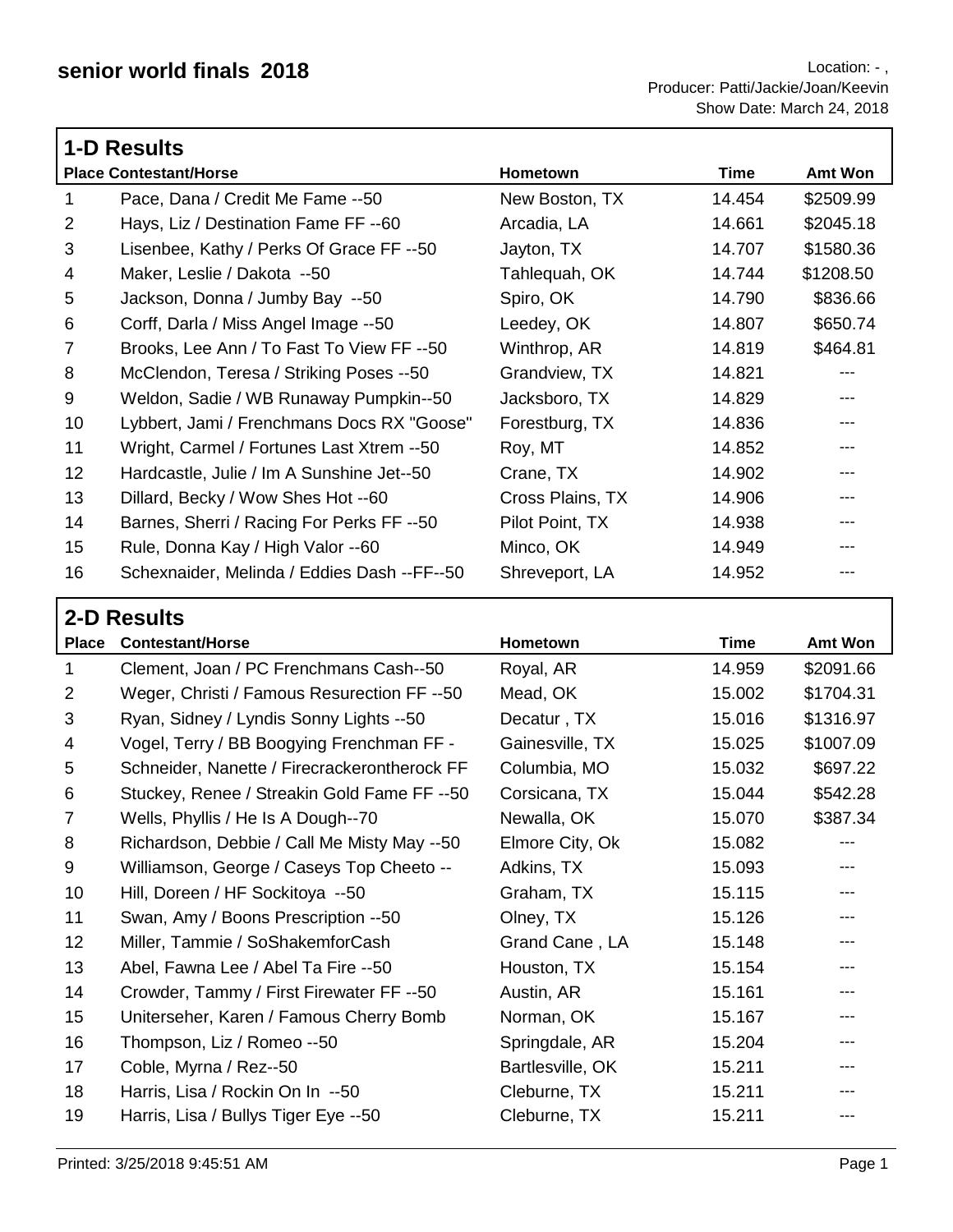|    | 2-D Results                                   |                     |             |                   |
|----|-----------------------------------------------|---------------------|-------------|-------------------|
|    | <b>Place Contestant/Horse</b>                 | Hometown            | <b>Time</b> | <b>Amt Won</b>    |
| 20 | Bradshaw, Roxanne / Berts Snipper Bar --50    | Rison, AR           | 15.211      | $\qquad \qquad -$ |
| 21 | Allred, Dina / Chasin Tornados FF --50        | Golden, TX          | 15.238      | $---$             |
| 22 | Smith, Shawn / Billys Little Bully--50        | Axtell, TX          | 15.249      | ---               |
| 23 | Brooks, Lee Ann / Thedoctorsatthebar --50     | Winthrop, AR        | 15.260      | $\qquad \qquad -$ |
| 24 | Ellis, Jackie / Shineontherocks FF --50       | Kountze, TX         | 15.268      | $---$             |
| 25 | Connor, Miriam / Jodies Famous Grace FF -     | Columbus, TX        | 15.274      | $\qquad \qquad -$ |
| 26 | Bloxom, Debbie / Shake The Fame FF --60       | Stephenville, TX    | 15.283      | $\qquad \qquad -$ |
| 27 | Saunders, Lynn / Popcorn --60                 | Weatherford, TX     | 15.297      | $---$             |
| 28 | Connor, Miriam / Sunny                        | Columbus, TX        | 15.311      | $---$             |
| 29 | McGinn, Gaye / Cash On Hot Toddy --50         | Henderson, TX       | 15.314      | $\qquad \qquad -$ |
| 30 | Barton, Margaret / Miss Tana Mara Bars--60    | Ramona, OK          | 15.318      | $---$             |
| 31 | Martin, Donna / Judy's Oklahoma Fuel --60     | Morrilton, AR       | 15.323      | ---               |
| 32 | Armstrong, Kay / Snazzy Dazzler --50          | Point, TX           | 15.332      | $\qquad \qquad -$ |
| 33 | Bishop, Dawn / Seven--60                      | Green Forest, AR    | 15.334      | $---$             |
| 34 | Barnes, Sherri / BB Booging Frenchman FF -    | Pilot Point, TX     | 15.348      | $\qquad \qquad -$ |
| 35 | Williams, Marlena / Jackie Bee Starbert--50   | Morrilton, AR       | 15.353      | $\qquad \qquad -$ |
| 36 | McCullar, Patty / Fendi Bender--60            | Canyon, TX          | 15.359      | $\qquad \qquad -$ |
| 37 | Greenlees, Tonia / Dun It Kat Cody --50       | Tuttle, OK          | 15.369      | $\qquad \qquad -$ |
| 38 | Clark, Becky / Loasupnow "Taz" --50           | Pleasant Plains, AR | 15.390      | ---               |
| 39 | Krabbenhoft, Bruce / Draw In The Fire FF --60 | Park Rapids, MN     | 15.391      |                   |
| 40 | Thomas, Bridget / BT Buddy Stinson FF --      | Combine, TX         | 15.417      |                   |
| 41 | Blanchard, Kym / YuFrosty Water FF --60       | Stephenville, TX    | 15.451      | $\qquad \qquad -$ |

|                | <b>3-D Results</b>                          |                 |        |           |  |
|----------------|---------------------------------------------|-----------------|--------|-----------|--|
| <b>Place</b>   | <b>Contestant/Horse</b>                     | <b>Hometown</b> | Time   | Amt Won   |  |
| 1              | Turner, Julia /Cowboys Blue Miss            | Idabel, OK      | 15.456 | \$1518.39 |  |
| 1              | Ellis, Jackie / Pearl County --50           | Kountze, TX     | 15.456 | \$1518.39 |  |
| 3              | Wright, Cindy / Linda --50                  | Westville, FL   | 15.462 | \$1053.58 |  |
| 4              | Milstead, Marla / Ware Bars Little Jan --50 | Conroe, Tx      | 15.469 | \$805.68  |  |
| 5              | Davis, Barbara / Sashay To High Fame --70   | Hernando, MS    | 15.492 | \$557.78  |  |
| 6              | Burns, J. R / GJB Suave Dulce FF --60       | Victoria, TX    | 15.501 | \$433.83  |  |
| $\overline{7}$ | Bennett, Lana / Gold Creek Fly --70         | Rayville, LA    | 15.510 | \$309.88  |  |
| 8              | Reed, Loretta / Star --70                   | Sallisaw, OK    | 15.521 |           |  |
| 9              | Williams, Marlena / Jozie Brigadier--50     | Morrilton, AR   | 15.539 | ---       |  |
| 10             | Williams, Bobi / Fire M Thyme               | Prosper, Tx     | 15.555 | ---       |  |
| 11             | Jackson, Tony / Johnny On The Rocks FF      | Scurry, TX      | 15.570 | ---       |  |
| 12             | Teague, Kim / Best Ta Fame--50              | Rankin, TX      | 15.580 |           |  |
| 13             | Ott, Sonya / Maybe --50                     | Flat Rock, AL   | 15.584 |           |  |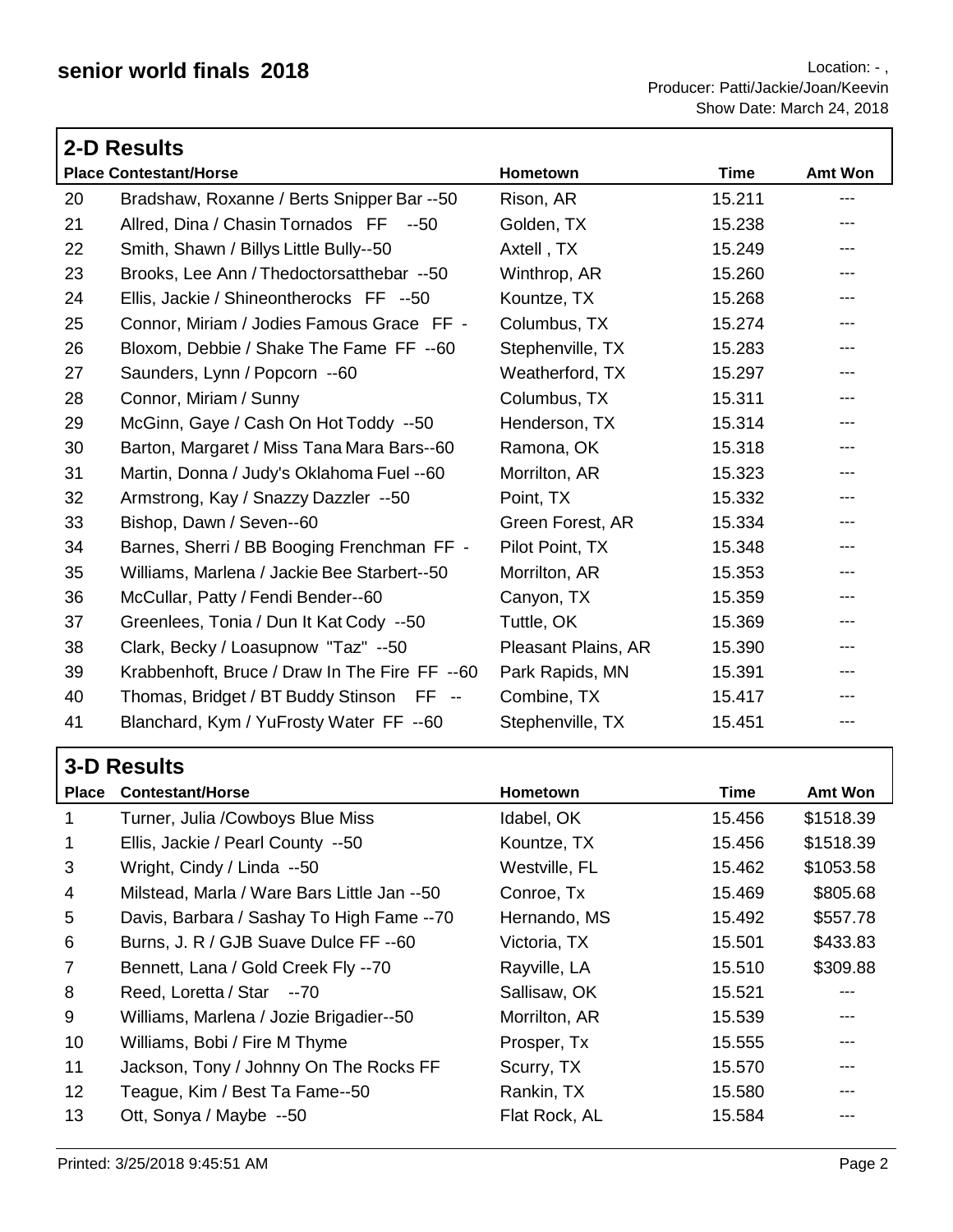|    | <b>3-D Results</b>                              |                |             |                          |  |  |
|----|-------------------------------------------------|----------------|-------------|--------------------------|--|--|
|    | <b>Place Contestant/Horse</b>                   | Hometown       | <b>Time</b> | Amt Won                  |  |  |
| 14 | Jones, Jo Ann / Watch Joe Smoke -- 70           | Vidor, TX      | 15.586      | $\overline{\phantom{a}}$ |  |  |
| 15 | Barnett, Gini / Kaweahs Cash--50                | Waverly, MO    | 15.595      | ---                      |  |  |
| 16 | Peak, Phyllis / Chevy Cinderella --50           | Edmond, OK     | 15.615      | ---                      |  |  |
| 17 | McCormick, Debbie / Dineros First Down FF -     | Vivian, LA     | 15.638      | ---                      |  |  |
| 18 | McDonald, Sharon / Daisy --50                   | Jefferson, TX  | 15.639      | ---                      |  |  |
| 19 | Snelson, Shelli / Shake It First Bogie --FF--50 | Bristow, OK    | 15.659      | ---                      |  |  |
| 20 | Hardcastle, Julie / Geronimo Rifle--50          | Crane, TX      | 15.682      | ---                      |  |  |
| 21 | Drewery, Debbie / Nedra's Cash --60             | Lakeland, TN   | 15.683      | ---                      |  |  |
| 22 | Byassee, Jeff / Another Shot Of Scotch FF -     | Clinton, KY    | 15.695      | ---                      |  |  |
| 23 | Kessler, Daryll / Barclosednofirewater FF --50  | Whitesboro, TX | 15.699      | ---                      |  |  |
| 24 | Taylor, Janey / Roll Me A Bully --50            | Eros, LA       | 15.707      | $--$                     |  |  |
| 25 | Branch, Gloria / VVF Plays With Guns            | Wellston, OK   | 15.721      | ---                      |  |  |
| 26 | Smith, Keith / Smoke N Cool Playboy--50         | Eminence, MO   | 15.731      | ---                      |  |  |
| 27 | Begnaud, Michelle / LR U Gotta Be Kidden        | Duson, LA      | 15.761      | ---                      |  |  |
| 28 | Savage, Linda / Keep Her Blonde--60             | Midland, TX    | 15.774      | ---                      |  |  |
| 29 | Hamilton, Lisa / Fiddle Bar Beggar              | Billings, MT   | 15.786      | ---                      |  |  |
| 30 | Jones, Alica / Turbo Toole --60                 | Grandview, TX  | 15.793      | ---                      |  |  |
| 31 | Bleeker, Krista / Graceful Gift --60            | Burleson, TX   | 15.805      | $\qquad \qquad - -$      |  |  |
| 32 | Penland, Linda / Sheza Sunny Firewater --60     | Kountze, TX    | 15.805      | ---                      |  |  |
| 33 | Kendrick, Diane / PS Ichi Goldmine --60         | Riverside, Wa  | 15.814      | $\overline{a}$           |  |  |
| 34 | Hardy, Sheila / Boomer                          | Greenbriar, Ar | 15.850      | $---$                    |  |  |
| 35 | Culpepper, Roberta / Jake --60                  | Waggaman, LA   | 15.851      | ---                      |  |  |
| 36 | Wilson, Susan / WB Peppy Zan Parr --60          | Troup, Tx      | 15.853      | ---                      |  |  |
| 37 | Bailey, Shawna / Bob --50                       | Edmond, OK     | 15.854      | ---                      |  |  |
| 38 | Denton, James / Amalidodollars Stick --50       | Huntington, TN | 15.856      | ---                      |  |  |
| 39 | Bailey, Thresa / Katies Style --60              | Spiro, OK      | 15.871      | ---                      |  |  |
| 40 | Whiteside, Andrea / Separate Jetta--50          | Kilgore, TX    | 15.924      | $\cdots$                 |  |  |
| 41 | Belsha, Connie / Duece Dry Doc --50             | Anacoco, LA    | 15.932      | $\qquad \qquad - -$      |  |  |
| 42 | Keltner, Susan / Notoutofamoneyforlong          | Aldrich, MO    | 15.936      | ---                      |  |  |
| 43 | Orman, Karen / Dalts Superman Design FF -       | Floris, IA     | 15.953      | ---                      |  |  |

|              | 4-D Results                              |                 |        |           |  |
|--------------|------------------------------------------|-----------------|--------|-----------|--|
| <b>Place</b> | <b>Contestant/Horse</b>                  | <b>Hometown</b> | Time   | Amt Won   |  |
|              | Velliquette, Lisa Jo / Namgis D 44 --50  | Weatherford, TX | 15.966 | \$1255.00 |  |
| 2            | Cocks, Karen / Paloma Pine -- 60         | Campbell, TX    | 15.971 | \$1022.59 |  |
| 3            | Whatley, Kim / Merry A Wrangler<br>---50 | Kildare, TX     | 15.982 | \$790.18  |  |
| 4            | Coyle, Karen / First Count Dash          | Wheatland, OK   | 15.983 | \$604.26  |  |
| 5            | Ruffin, Sandra / Jazzy Roan Boy --60     | Broken Bow, OK  | 16.014 | \$418.33  |  |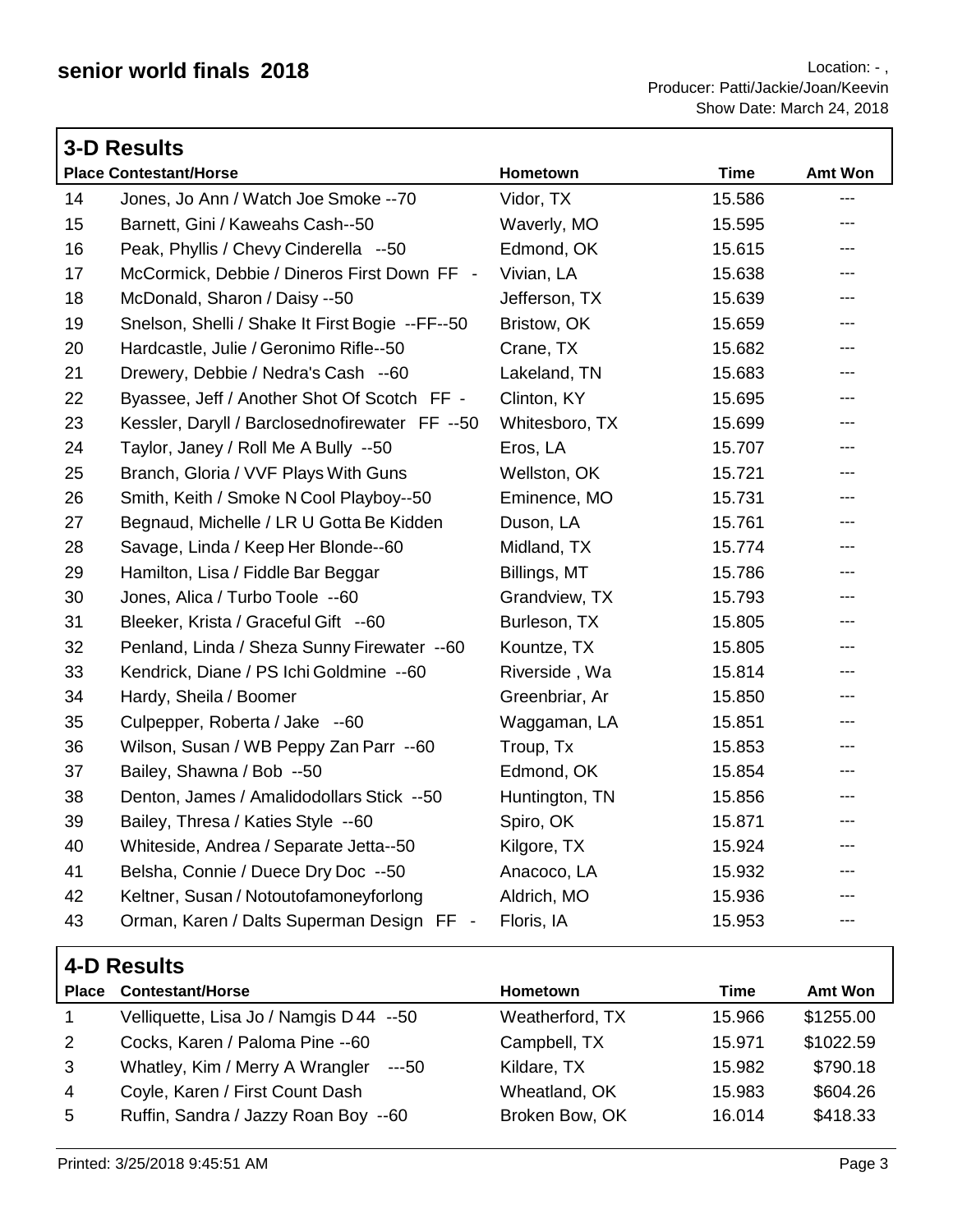|                | <b>4-D Results</b>                            |                  |             |                |
|----------------|-----------------------------------------------|------------------|-------------|----------------|
|                | <b>Place Contestant/Horse</b>                 | Hometown         | <b>Time</b> | <b>Amt Won</b> |
| 6              | Nibarger, Julee / Legend N Progress--50       | Chillicothe, MO  | 16.028      | \$325.37       |
| $\overline{7}$ | Getz, Rande / Flits Lil Scooter FF --50       | Krum, TX         | 16.030      | \$232.41       |
| 8              | Kendrick, Diane / Wapitonem Cowboy --60       | Riverside, Wa    | 16.080      | $---$          |
| 9              | Moxley, Christy / Shirley A Blackbird--60     | Fairfax, OK      | 16.084      | ---            |
| 10             | Jones, Jolene / Streakin Louie FF --50        | Pilot Point, TX  | 16.118      | ---            |
| 11             | Humphrey, Paul / Flit Ta Be Famous            | Paradin, TX      | 16.124      | ---            |
| 12             | Smith, Robin / Chaps Gold Fuel --50           | Fruitvale, TX    | 16.126      | $---$          |
| 13             | Clark, Loretha / Smart Mate Quixote--70       | Garvin, OK       | 16.139      | $---$          |
| 14             | Koetter, Edwyna / Diamonds R Nice --60        | Henrietta, TX    | 16.142      | ---            |
| 15             | Archer, Winnie / Powder T--60                 | Stephenville, TX | 16.161      | ---            |
| 16             | Sparks, Rose / Honor Nancy Ann --60           |                  | 16.165      | ---            |
| 17             | Maxwell, Susan / SR Instant Joe--60           | Royal, AR        | 16.169      | ---            |
| 18             | Roberts, Richie / Luv Me Sexy --60            | Mtn View, MO     | 16.171      | $---$          |
| 19             | Staggs, Michelle / Smokin Lit Shine --50      | Little Rock, AR  | 16.174      | ---            |
| 20             | Greenlees, Tonia / BF Dun It on the Money--50 | Tuttle, OK       | 16.185      |                |
| 21             | McCormick, James / Shez Maxed Out --60        | Vivian, LA       | 16.199      | ---            |
| 22             | Ramage, Jennine / Ole Mans Decker Jet --50    | Hernando, MS     | 16.227      | ---            |
| 23             | Sharp, Gwen / Champagne --50                  | Jefferson, TX    | 16.264      | ---            |
| 24             | Hall, Cynthia / Beam Me Up Troubles           | Gilmer, TX       | 16.269      | ---            |
| 25             | Wilson, Krista / Parker --50                  | Little Rock, AR  | 16.305      | ---            |
| 26             | Nemec, Laura / Fabulous French Moon FF        | Crawford, TX     | 16.309      | ---            |
| 27             | Oeder, Dale / My Moneys On Bully --60         | Hot Springs, AR  | 16.339      | ---            |
| 28             | Peacock, Steve / Ava --60                     | Clovis, NM       | 16.358      | ---            |
| 29             | Oeder, Dale / MR Flit to Kill FF --60         | Hot Springs, AR  | 16.359      | ---            |
| 30             | Williams, Marlena / Turbo Charged Risk FF -   | Morrilton, AR    | 16.380      | ---            |
| 31             | Matthews, Samantha / Runaway PlayGun FF       | Wynne, AR        | 16.417      | ---            |
| 32             | Moore, Karen / Playboy Jeton Deck --60        | Athens, AL       | 16.422      | ---            |
| 33             | King, Dana / RN Hidas Lil Playboy--50         | Transylvania, LA | 16.447      | ---            |

|       | 5-D Results                                |                 |        |          |
|-------|--------------------------------------------|-----------------|--------|----------|
| Place | <b>Contestant/Horse</b>                    | <b>Hometown</b> | Time   | Amt Won  |
|       | McGroom, Wayne / Rooster                   | Millington, TN  | 16.503 | \$836.66 |
| 2     | Van Winkle, Jo / Oh Windy Three Boots --60 | Hempstead, TX   | 16.506 | \$681.73 |
| 3     | Kerr, Janet / PS Special Firewater--70     | Royal, AR       | 16.528 | \$526.79 |
| 4     | Brecheisen, Dianna / Kadyn Colors --60     | Wellsville, KS  | 16.559 | \$402.84 |
| 5     | Humphrey, Paul / Packin Dynamite           | Paradin, TX     | 16.566 | \$278.89 |
| 6     | Bouldin, Jackie / Gagesindian --FF--60     | Ringgold, Tx    | 16.577 | \$216.91 |
|       | Abel, Fawna Lee / Annies Oakley Fame       | Houston, TX     | 16.589 | \$154.94 |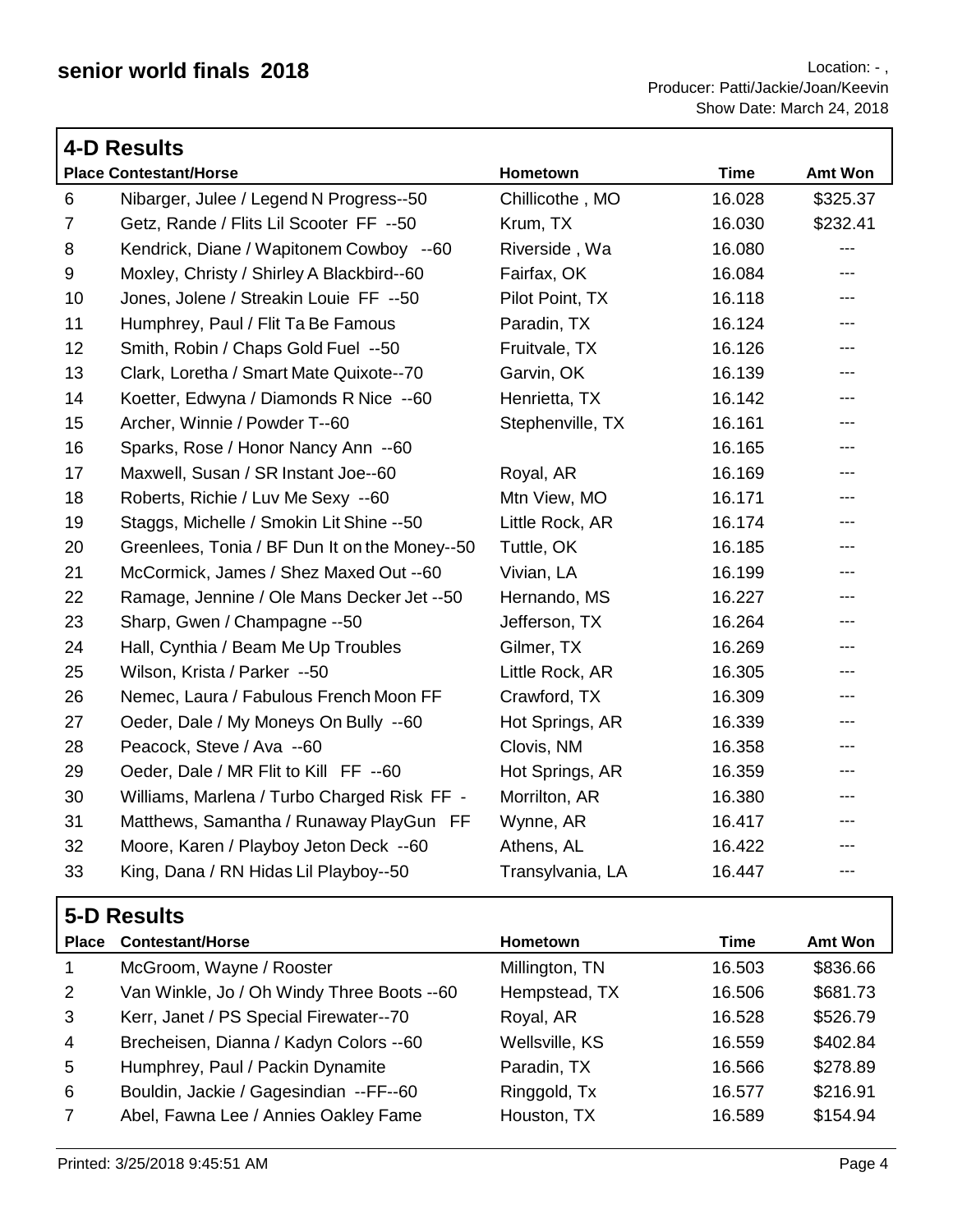|              | 5-D Results                                   |                   |             |         |  |  |
|--------------|-----------------------------------------------|-------------------|-------------|---------|--|--|
| <b>Place</b> | <b>Contestant/Horse</b>                       | Hometown          | <b>Time</b> | Amt Won |  |  |
| 8            | Osborn, Billie / Red Bucks Fancipanz --60     | Tyler, TX         | 16.593      | ---     |  |  |
| 9            | McBroom, Jennifer / First Bug Beduino--50     | Baskin, LA        | 16.615      | ---     |  |  |
| 10           | Whiteside, Andrea / L B --50                  | Kilgore, TX       | 16.636      | ---     |  |  |
| 11           | Greenlees, Tonia / Cochise --50               | Tuttle, OK        | 16.640      |         |  |  |
| 12           | Shackelford, Linda / I'm A Coming Dually --70 | Beaumont, TX      | 16.647      | ---     |  |  |
| 13           | Williamson, George / Cashanne --60            | Adkins, TX        | 16.659      | ---     |  |  |
| 14           | Ruffin, Sandra / Real Easy Drift --60         | Broken Bow, OK    | 16.680      |         |  |  |
| 15           | Griswold, Beverly / El Cisne "Swanson" --50   | Bovina, TX        | 16.708      | ---     |  |  |
| 16           | Manning, Kaye / Smokin Ready To Fire--60      | Harrisonville, MO | 16.708      | ---     |  |  |
| 17           | Bradford, Janet / Syble --50                  | Decatur, AL       | 16.728      | ---     |  |  |
| 18           | Baxter, Sue / 5Starsezadocsruby --60          | Belleville, AR    | 16.761      |         |  |  |
| 19           | Shields, Stacie / Miss Yellow Zivi            | Harrah, OK        | 16.793      |         |  |  |
| 20           | Duhon, Maria / Leos Hickory Skip--50          | Lafayette, LA     | 16.839      | ---     |  |  |
| 21           | Jones, A.V. / Sir San Lena --60               | Vidor, TX         | 16.864      |         |  |  |
| 22           | Wright, Cindy / Lena's Famous Blondie FF -    | Westville, FL     | 16.865      |         |  |  |
| 23           | Hall, Cynthia / R.C. Quick Change             | Gilmer, TX        | 16.920      |         |  |  |
| 24           | Russell, Kim / Joe Stars Spark ---50          |                   | 16.988      | ---     |  |  |
| 25           | Board, Jacqueline / Jen Sen--60               | Leonard, TX       | 17.012      | ---     |  |  |
| 26           | Mitchell, Penny / Stormy --60                 | Yukon, OK         | 17.059      | ---     |  |  |
| 27           | Young, Allen / Princess --60                  | Hope, AR          | 17.080      |         |  |  |
| 28           | Brewer, Dawn / Take A Shot On Me --50         | Seagroves, Tx     | 17.443      | ---     |  |  |
| 29           | Bradford, Janet / Rare All The Time --50      | Decatur, AL       | 17.471      | ---     |  |  |
| 30           | Williamson, George / Alyssa's Lucky Ace ---60 | Adkins, TX        | 33.080      | ---     |  |  |

## **Penalties & Scratches**

| <b>Place</b> | <b>Contestant/Horse</b>                      | Hometown       | Time      | <b>Amt Won</b> |
|--------------|----------------------------------------------|----------------|-----------|----------------|
| N/A          | Toll, Ciindy / Jesse Lightning Kwik--60      | Francisco, IN  | NT        | ---            |
| N/A          | Smith, Jerry / Vegas--60                     | Reno, TX       | NT        |                |
| N/A          | Guirino, Toni / Bea Dandy Lena --50          | Stillwater, OK | <b>NT</b> |                |
| N/A          | Hanks, Mary / Classy Moon Colours --60       | Munford, TN    | ΝT        | ---            |
| N/A          | Jones, Diane / Eyes Of Diamonds --50         | Clyde, TX      | NT        | ---            |
| N/A          | Scott, Jeanette / Killer Forst --FF--60      | Orla, Tx       | <b>NT</b> | ---            |
| N/A          | Raulston, Michele / Frenchmens Glory FF --60 | Gary, TX       | NT        | ---            |
| N/A          | Matthews, Samantha / Peanut Towsack --50     | Wynne, AR      | NT        |                |
| N/A          | Herring, Patty / McDreamie Jet --50          | Bixby, OK      | <b>NT</b> |                |
| N/A          | Nunn, Leslie / Locks Galant Dash--50         | Gilmer, TX     | ΝT        |                |
| N/A          | Grimes, Lisa / Genuine Texas Trouble         | Muskogee, Ok   | ΝT        | ---            |
| N/A          | Toll, Mike / Sheza Shoot Special             | Francisco, IN  | NT        |                |